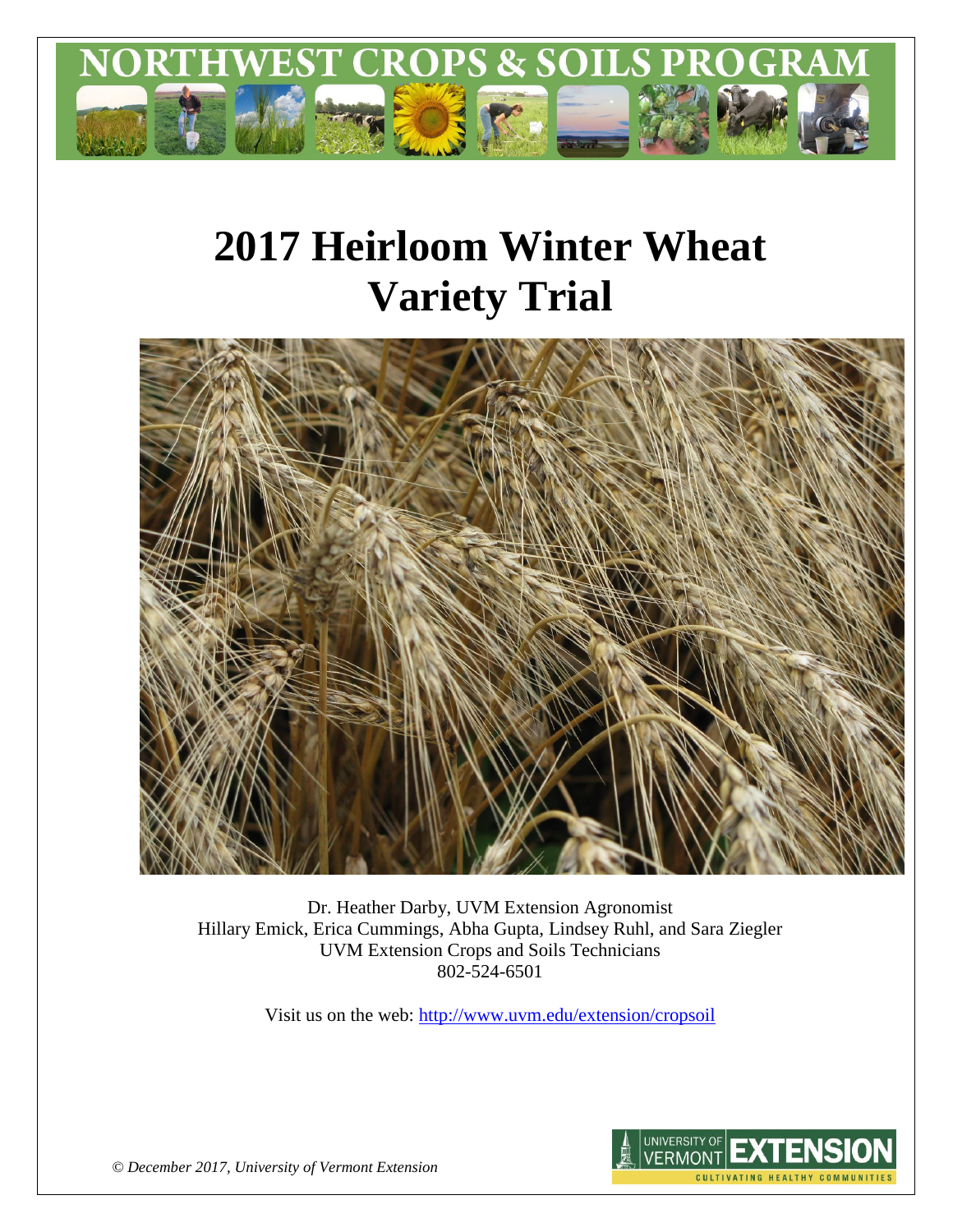#### **2017 HEIRLOOM WINTER WHEAT VARIETY TRIAL**

Dr. Heather Darby, University of Vermont Extension heather.darby[at]uvm.edu

In 2017, the University of Vermont Extension Northwest Crops and Soils Program evaluated 20 heirloom winter wheat varieties to determine which varieties thrive in organic production systems in northern Vermont. Many consumers are interested in heirloom wheat for flavor, perceived health benefits, or its history, while many farmers are interested in heirloom wheat because it may have superior genetics better adapted to the challenging growing conditions in the Northeast. Production of heirloom wheat may also provide a farmer with a value added market with increased returns. This was the sixth year that this trial was conducted in Vermont.

## **MATERIALS AND METHODS**

The winter wheat variety trial was initiated at Borderview Research Farm in Alburgh, VT in the fall of 2016. General plot management is listed in Table 1. The experimental design was a randomized complete block with four replicates. Treatments were 20 heirloom winter wheat varieties (Table 2). The previous crop was spring barley. The field was disked and spike tooth harrowed prior to planting. Plots were seeded with a Great Plains Cone Seeder on 16-Sep 2016 at a seeding rate of 125 lbs ac<sup>-1</sup>.

Many observations and measurements were recorded on winter wheat development during the growing season, including populations, height, lodging and pest and disease prevalence. Populations were recorded on 12-Oct 2016 by counting the number of wheat plants in three 12-inch sections. Heights and lodging were recorded on 19-Jul 2017. Heights were determined by taking three measurements per plot with a meter stick. Lodging was visually assessed just prior to harvest and recorded as the percentage of the plot that was lodged.

Insect and disease scouting was conducted on 21-Jun 2017. Five plants in each plot were examined for disease and pest damage. The top two leaves from each plant were examined and the percent of each leaf affected by disease and arthropod damage was recorded.

| <b>Trial information</b>    | Alburgh, VT                          |  |  |  |  |  |
|-----------------------------|--------------------------------------|--|--|--|--|--|
|                             | <b>Borderview Research Farm</b>      |  |  |  |  |  |
| Soil type                   | Benson rocky silt loam               |  |  |  |  |  |
| <b>Previous crop</b>        | Spring barley                        |  |  |  |  |  |
| Seeding Rates (lbs $ac-1$ ) | 125 lbs $ac^{-1}$                    |  |  |  |  |  |
| <b>Row spacing (in)</b>     | 6                                    |  |  |  |  |  |
| <b>Replicates</b>           | 4                                    |  |  |  |  |  |
| <b>Planting date</b>        | 16-Sep 2016                          |  |  |  |  |  |
| Harvest date                | 28-Jul 2017                          |  |  |  |  |  |
| Harvest area (ft)           | 5 x 20                               |  |  |  |  |  |
| <b>Tillage operations</b>   | Fall plow, disk & spike tooth harrow |  |  |  |  |  |

#### **Table 1. General plot management, 2017.**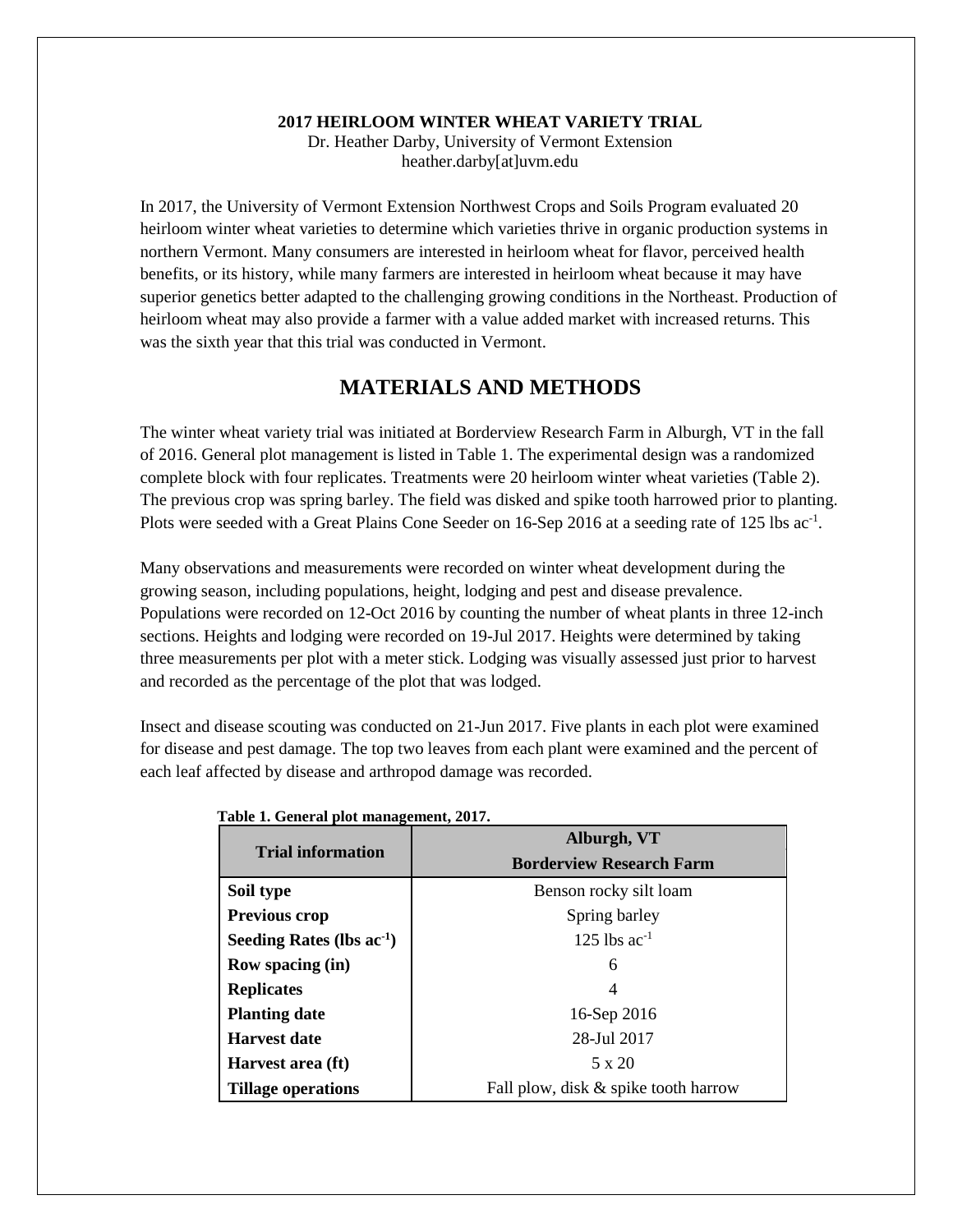Plots were harvested with an Almaco SPC50 small plot combine on 28-Jul 2017. The harvest area was 5' x 20'. Grain moisture, test weight, and yield were determined at harvest. Seed was cleaned with a small Clipper M2B cleaner (A.T. Ferrell, Bluffton, IN) and a subsample was collected to determine quality characteristics. Samples were ground using the Perten LM3100 Laboratory Mill. Flour was analyzed for protein content using the Perten Inframatic 8600 Flour Analyzer. Most commercial mills target 12-15% protein content. Falling number was measured (AACC Method 56- 81B, AACC Intl., 2000) on the Perten FN 1500 Falling Number Machine. The falling number is related to the level of sprout damage in the grain. It is determined by the time it takes, in seconds, for a stirrer to fall through a slurry of flour and water to the bottom of a test-tube. Falling numbers greater than 350 indicate low enzymatic activity and sound quality wheat. A falling number lower than 200 indicates high enzymatic activity and poor quality wheat. Deoxynivalenol (DON), a vomitoxin, was analyzed using Veratox DON 5/5 Quantitative test from the NEOGEN Corp. This test has a detection range of 0.5 to 5.0 ppm. Samples with DON values greater than 1 ppm are considered unsuitable for human consumption.

| <b>Variety</b>     | Market class <sup>†</sup> | Year | Origin               |
|--------------------|---------------------------|------|----------------------|
| Blackhull          | <b>HRWW</b>               | 1917 | Kansas               |
| Bluejacket         | <b>HRWW</b>               | 1946 | Kansas               |
| Clark's Cream      | <b>HWWW</b>               | 1972 | Kansas               |
| Columbia           | <b>HRWW</b>               | 1955 | Oregon               |
| Coppei             | <b>SRWW</b>               | 1911 | Washington           |
| Forward            | <b>SRWW</b>               | 1920 | New York             |
| Genesee Giant      | <b>SWWW</b>               | 1893 | New York             |
| Goldcoin           | <b>SWWW</b>               | 1890 | New York             |
| Honor              | <b>SWWW</b>               | 1920 | New York             |
| Kanred             | <b>HRWW</b>               | 1917 | Kansas               |
| Oro                | <b>HRWW</b>               | 1927 | Oregon               |
| Pride of Genesee   | <b>SRWW</b>               | 1893 | New York             |
| <b>Red Chief</b>   | <b>SRWW</b>               | 1901 | New York             |
| <b>Red Russian</b> | <b>SRWW</b>               | 1890 | England              |
| Relief             | <b>HRWW</b>               | 1931 | Utah                 |
| Rio                | <b>HRWW</b>               | 1931 | Oregon               |
| Triplet            | <b>SRWW</b>               | 1918 | Washington           |
| Turkey Red         | <b>HRWW</b>               | 1873 | <b>United States</b> |
| Ukraine            | <b>HRWW</b>               | 1926 | Kiev, Ukraine        |
| Wasatch            | <b>HRWW</b>               | 1944 | Utah                 |

| Table 2. Heirloom winter wheat varietal information. |  |  |
|------------------------------------------------------|--|--|
|                                                      |  |  |

**†HRWW**-Hard Red Winter Wheat, **HWWW**-Hard White Winter Wheat, **SRWW**-Soft Red Winter Wheat, **SWWW-**Soft White Winter Wheat.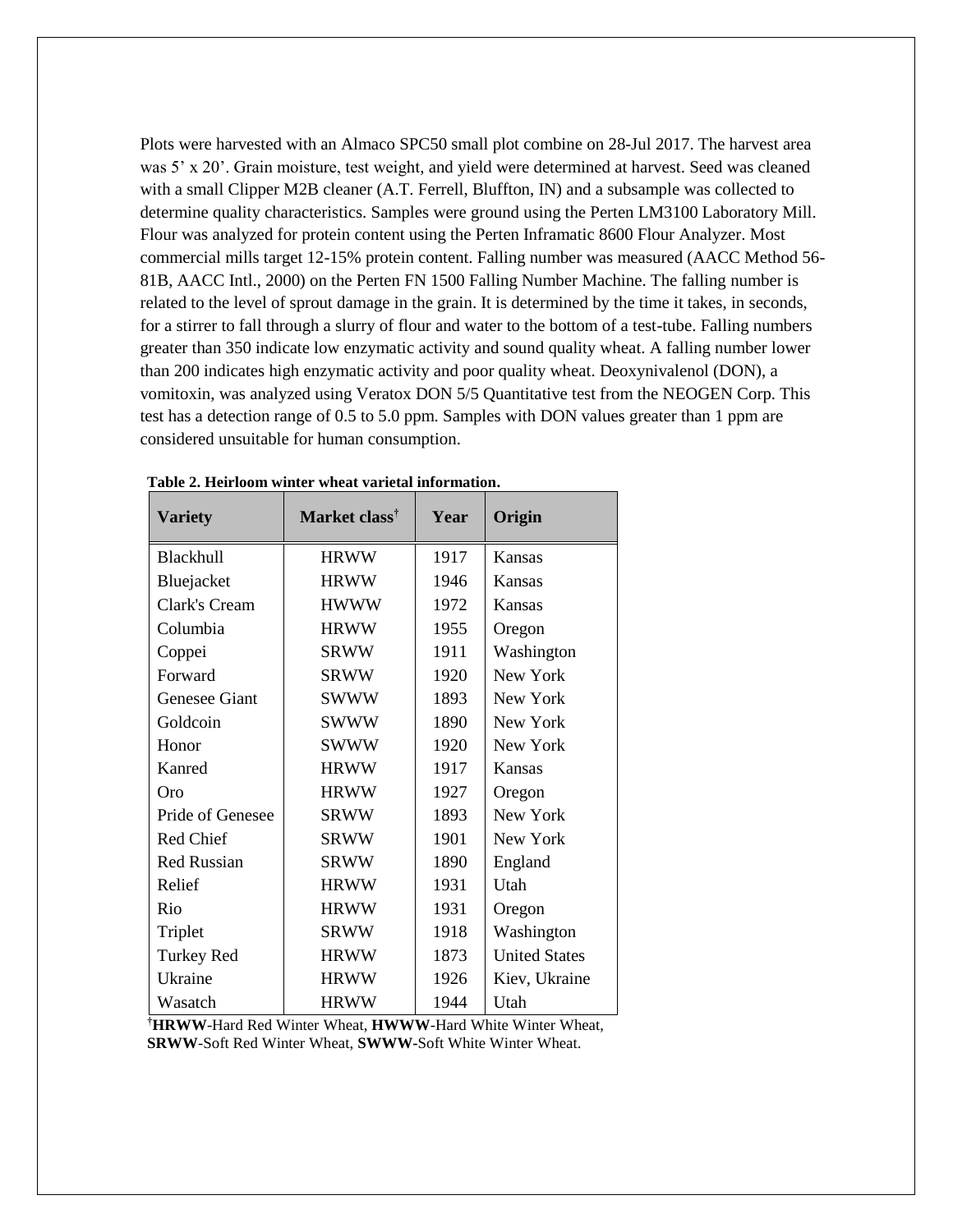Variations in yield and quality can occur because of variations in genetics, soil, weather, and other growing conditions. Statistical analysis makes it possible to determine whether a difference among varieties is real or whether it might have occurred due to other variations in the field.

All data were analyzed using a mixed model analysis where replicates were considered random effects. The LSD procedure was used to separate cultivar means when the F-test was significant  $(P< 0.10)$ . There were significant differences among the varieties for most parameters. At the bottom of each table a LSD value is presented for each variable (e.g. yield). Least Significant Differences at the 10% level of probability are shown. Where the difference between two varieties within a column is equal to or

| <b>Variety</b> | Yield |
|----------------|-------|
| А              | 3161  |
| B              | 3886* |
| ⊖              | 4615* |
| LSD            | 889   |

greater than the LSD value at the bottom of the column, you can be sure in 9 out of 10 chances that there is a real difference between the two varieties. In the example, variety A is significantly different from variety C, but not from variety B. The difference between A and B is equal to 725, which is less than the LSD value of 889. This means that these varieties did not differ in yield. The difference between A and C is equal to 1454, which is greater than the LSD value of 889. This means that the yields of these varieties were significantly different from one another. The asterisk indicates that variety B was not significantly lower than the top yielding variety.

### **RESULTS AND DISCUSSION**

Seasonal precipitation and temperature recorded at a weather station in Alburgh, VT are shown in Table 3. Many of the varieties in the trial were developed in environments much different than Vermont. Hence, it is important to evaluate the varieties for tolerance to our climate. Average precipitation and above average temperatures for the fall of 2017 lead to good establishment and winter survival. The 2017 growing season was both colder and wetter than the 30 year average. While April was somewhat warmer than average, overall temperatures were very mild and 3430 growing degree days (GDDs) at a base temperature of 32°F accumulated from Mar 2017 to Jul 2017, 46 GGDs less than the 30 year average.

| Alburgh, VT                         | $Sep-16$ | <b>Oct-16</b> | $Nov-16$ | $Mar-17$ | Apr- $17$ | $Mav-17$ | $Jun-17$ | <b>Jul-17</b> |
|-------------------------------------|----------|---------------|----------|----------|-----------|----------|----------|---------------|
| Average temperature $({}^{\circ}F)$ | 63.6     | 50.0          | 40.0     | 25.1     | 47.2      | 55.7     | 65.4     | 68.7          |
| Departure from normal               | 3.03     | 1.80          | 1.82     | $-6.05$  | 2.37      | $-0.75$  | $-0.39$  | $-1.90$       |
|                                     |          |               |          |          |           |          |          |               |
| Precipitation (inches)              | 2.5      | 5.0           | 3.0      | 1.6      | 5.2       | 4.1      | 5.6      | 4.9           |
| Departure from normal               | $-1.17$  | 1.39          | $-0.13$  | $-0.63$  | 2.40      | 0.68     | 1.95     | 0.73          |
|                                     |          |               |          |          |           |          |          |               |
| Growing Degree Days<br>(base 32°F)  | 949      | 559           | 270      | 98       | 459       | 733      | 1002     | 1138          |
| Departure from normal               | 91       | 57            | 85       | $-26$    | 71        | $-20$    | $-12$    | $-59$         |

**Table 3. Seasonal weather data collected in Alburgh, VT, 2016 and 2017.**

Based on weather data from a Davis Instruments Vantage Pro2 with WeatherLink data logger. Historical averages are for 30 years of NOAA data (1981-2010) from Burlington, VT.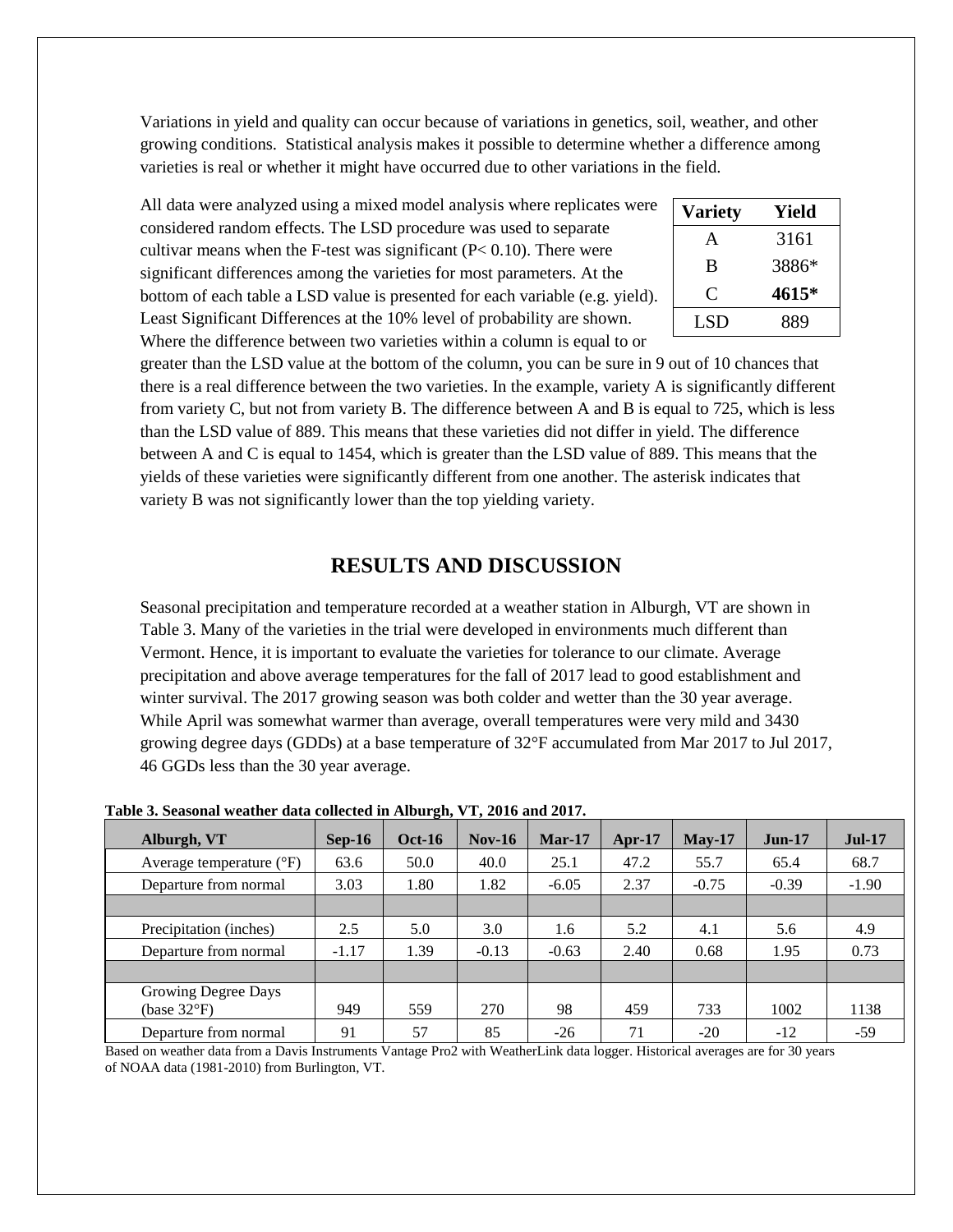Populations, heights, lodging, disease and arthropod damage are reported in Table 4. All varieties exceeded 350 plants  $m^2$ , indicating that the seeding rate for the trial may have been higher than optimal. Triplet had the highest population  $(479$  plants  $m<sup>2</sup>$ ). This was statistically similar to Black Hull, Blue Jacket, Clark's Cream, Columbia, Genesee Giant, Honor, Kanred, Oro, Pride of Genesee, Red Chief, Rio, Turkey Red, and Ukrainka. In organic systems, taller plants are generally desired for their ability to shade out competing weeds, although tall wheat may be prone to lodging depending on many factors such as stalk strength and over-fertilization. Honor and Pride of Genesee were the tallest varieties at 136 cm (53.5 inches) (Table 4). Dense populations as well as high winds and heavy rain towards harvest likely resulted in high levels of lodging across the heirloom winter wheat trial. The variety with the least lodging was Clark's Cream, with an average 56% of the plants lodged per plot (Table 4). Coppei, Forward, Genesee Giant, and Oro also had less than 75% lodging.

|                            | Population     | Height  | Lodging       | Foliar<br>disease  | <b>Arthropod</b><br>damage |  |
|----------------------------|----------------|---------|---------------|--------------------|----------------------------|--|
| <b>Variety</b>             | m <sup>2</sup> | cm      | $\frac{0}{0}$ | % leaf<br>affected | % leaf<br>damaged          |  |
| <b>Black Hull</b>          | 429*           | 122     | 86.3          | $18.1*$            | $0.00*$                    |  |
| <b>Blue Jacket</b>         | $463*$         | $125*$  | 90.0          | 22.9               | $0.00*$                    |  |
| <b>Clark's Cream</b>       | 422*           | 112     | $56.3*$       | 25.0               | $0.00*$                    |  |
| Columbia                   | $450*$         | $125*$  | 81.3          | 29.8               | $0.00^*$                   |  |
| Coppei                     | 402            | $128*$  | $73.8*$       | $17.4*$            | $\mathbf{0.00}^{*}$        |  |
| Forward                    | 380            | $129*$  | $71.3*$       | 33.1               | $0.05*$                    |  |
| <b>Genesee Giant</b>       | 422*           | $131*$  | $70.0*$       | 40.3               | $\mathbf{0.00}^{*}$        |  |
| Goldcoin                   | 400            | 117     | 91.3          | 26.1               | $\mathbf{0.00}^{*}$        |  |
| Honor                      | $466*$         | $136^*$ | 86.3          | 45.8               | $0.05*$                    |  |
| <b>Kanred</b>              | $450*$         | 120     | 82.5          | 26.5               | $\mathbf{0.00}^{*}$        |  |
| Oro                        | 443*           | 119     | $71.3*$       | 20.3               | $0.00*$                    |  |
| Pride of<br><b>Genesee</b> | 423*           | $136^*$ | 80.0          | 23.6               | $0.10^\ast$                |  |
| <b>Red Chief</b>           | $431*$         | 115     | 82.5          | $17.3*$            | 1.55                       |  |
| <b>Red Russian</b>         | 416            | $124*$  | 88.8          | $18.7*$            | $0.00*$                    |  |
| <b>Relief</b>              | 400            | $124*$  | 82.3          | $13.9*$            | $\mathbf{0.00}^{*}$        |  |
| Rio                        | $431*$         | $123*$  | 82.5          | $13.3*$            | $\mathbf{0.00}^{*}$        |  |
| <b>Triplet</b>             | 479*           | $131*$  | 96.3          | $9.80*$            | $0.05*$                    |  |
| <b>Turkey Red</b>          | 438*           | 118     | 78.8          | $15.0*$            | $0.20*$                    |  |
| <b>Ukrainka</b>            | 474*           | $132*$  | 81.3          | $11.8*$            | $0.05*$                    |  |
| Wasatch                    | 388            | 121     | 68.8          | $12.1^*$           | $\mathbf{0.00}^{*}$        |  |
| <b>LSD</b> $(p = 0.10)$    | 62.6           | 14.0    | 19.1          | 7.80               | 0.50                       |  |
| <b>Trial mean</b>          | 430            | 124     | 80.1          | 22.0               | 0.10                       |  |

| Table 4. Heirloom winter wheat characteristics in Alburgh, VT, 2017. |  |  |  |  |
|----------------------------------------------------------------------|--|--|--|--|
|----------------------------------------------------------------------|--|--|--|--|

Five plants in each plot were examined for disease and pest damage, and are shown in Table 4 as the average percent of each leaf that was affected by either arthropod damage or foliar disease.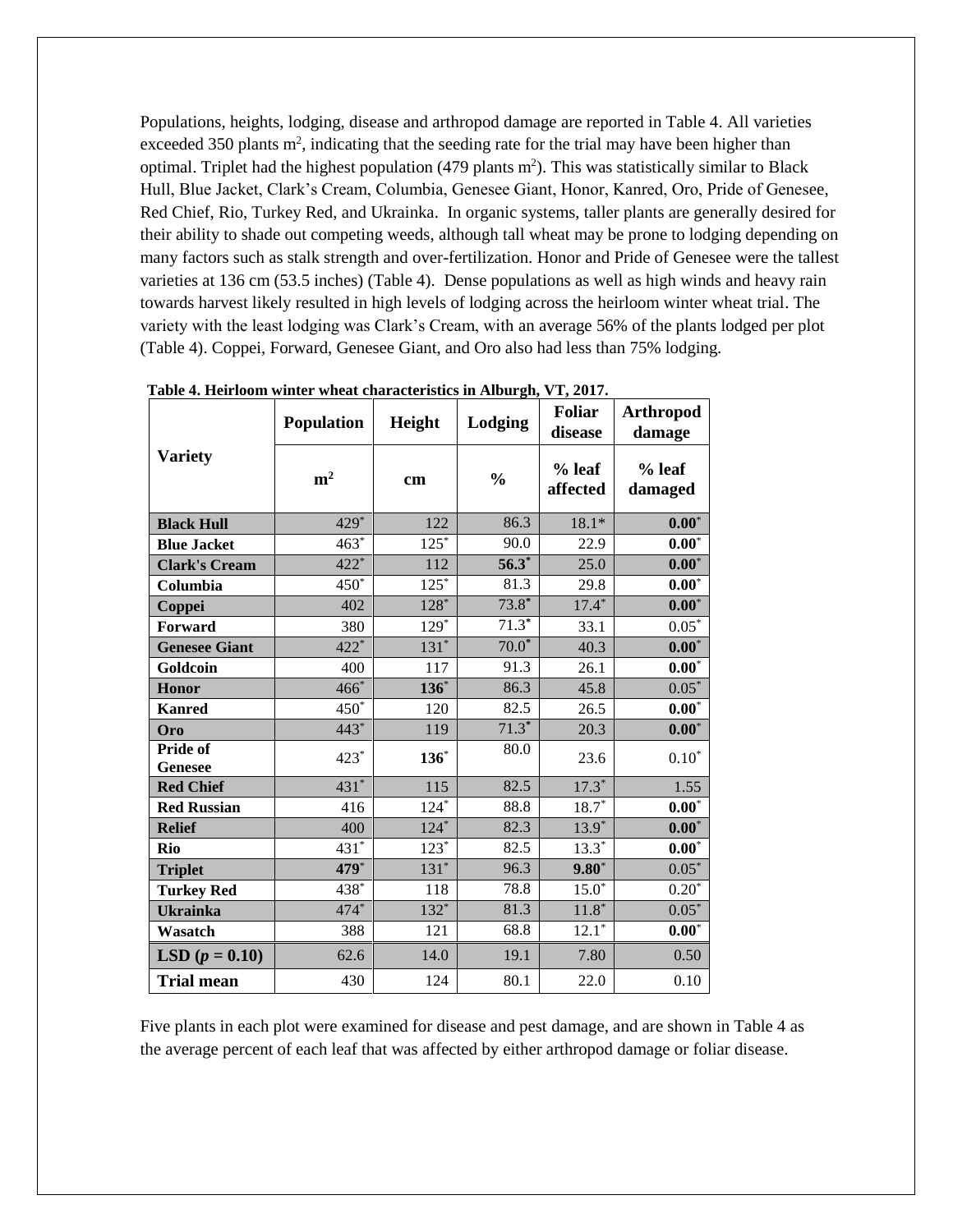Very little arthropod damage was observed in the heirloom winter wheat variety trial. No mite damage was observed and thrip damage was only observed in two plots in the variety trial. Cereal leaf beetle damage was the most common arthropod damage observed but affected only 2% of plots. Cereal leaf beetles overwinter in crop stubble or leaf litter in wooded areas and emerge in the spring to raise a single generation of young per year. The larval stage of the beetle generally causes more damage than the mature insect. Red Chief was the most susceptible to arthropod damage, but still only 1.6% of the leaf surface showed pest damage.

Several foliar diseases were observed during wheat development, including powdery mildew, leaf rust, stripe rust, and several diseases causing lesions and spotting to the leaf, including septoria and tan spot. All diseases were noted as present in all varieties. Foliar diseases reduce photosynthetic leaf area, use nutrients, and increase respiration and transpiration within colonized host tissues. The diseased plant typically exhibit reduced vigor, growth, and seed fill. The earlier occurrence, greater degree of host susceptibility, and longer duration of conditions favorable for disease development will increase the yield loss. Triplet had the least presence of foliar disease, with 9.8% of leaf surface displaying foliar disease. This was statistically similar to Black Hull, Coppei, Red Chief, Red Russian, Relief, Rio, Turkey Red, Ukrainka, and Wasatch, which all had less than 19% of their leaf surface affected by foliar disease. Genesee Giant and Honor both had more than 40% of their leaf surface affected by foliar disease. Leaf rust was the most prevalent foliar disease in the trial, affecting 89% of the plots observed. Stripe rust affected 44% of plots. Powdery mildew (caused by the fungus *Erysiphe graminis f. sp. Tritici*) was present in 39% of plots.

Loose smut was observed in two plots of Triplet wheat but in no other heirloom winter wheat varieties. Loose smut in wheat is caused by *Ustilago tritici* and can destroy large portions of grain crops. Loose smut replaces [grain heads](https://en.wikipedia.org/wiki/Head_(botany)) with masses of [spores](https://en.wikipedia.org/wiki/Spore) (smut) which infect the open flowers of healthy plants and grow into the seed. Seeds appear healthy and only when they reach maturity the following season is it clear that they were infected.

| <b>Variety</b>          | Yield @<br>13.5%<br>moisture  | <b>Harvest</b><br>moisture | $\bullet$<br><b>Test</b><br>weight | <b>Crude</b><br>protein<br>@ 12%<br>moisture | <b>Falling</b><br>number | <b>DON</b> |
|-------------------------|-------------------------------|----------------------------|------------------------------------|----------------------------------------------|--------------------------|------------|
|                         | $\text{lbs}$ ac <sup>-1</sup> | $\%$                       | $lbs$ bu <sup>-1</sup>             | %                                            | seconds                  | ppm        |
| <b>Black Hull</b>       | 1264                          | 18.4                       | 50.8                               | 12.7                                         | $299*$                   | $1.83*$    |
| <b>Blue Jacket</b>      | 1372                          | 19.5                       | $53.6*$                            | 12.9                                         | 253                      | 3.30       |
| <b>Clark's Cream</b>    | $1615*$                       | 17.6                       | 51.3                               | 11.8                                         | 236                      | 3.85       |
| Columbia                | 995                           | 17.1                       | 49.8                               | 12.0                                         | 264                      | 4.13       |
| Coppei                  | 1366                          | 17.4                       | 52.8                               | 12.9                                         | 246                      | 4.40       |
| Forward                 | 1745*                         | $16.8*$                    | $53.4*$                            | 11.9                                         | $312*$                   | 3.60       |
| <b>Genesee Giant</b>    | 1155                          | $16.0^*$                   | 49.8                               | 11.9                                         | 193                      | 3.68       |
| Goldcoin                | 1396                          | 17.6                       | 52.5                               | 12.3                                         | 222                      | 3.40       |
| Honor                   | 1050                          | $16.1*$                    | 52.4                               | 12.0                                         | 251                      | 4.50       |
| <b>Kanred</b>           | 1037                          | 18.0                       | 51.4                               | 12.8                                         | 282                      | $2.53*$    |
| Oro                     | 949                           | 18.9                       | 50.8                               | 13.4                                         | 218                      | 3.03       |
| <b>Pride of Genesee</b> | 1416                          | 18.4                       | $54.4*$                            | 12.2                                         | 288                      | 3.15       |

**Table 5. Yield and quality of winter wheat varieties, Alburgh, VT, 2017.**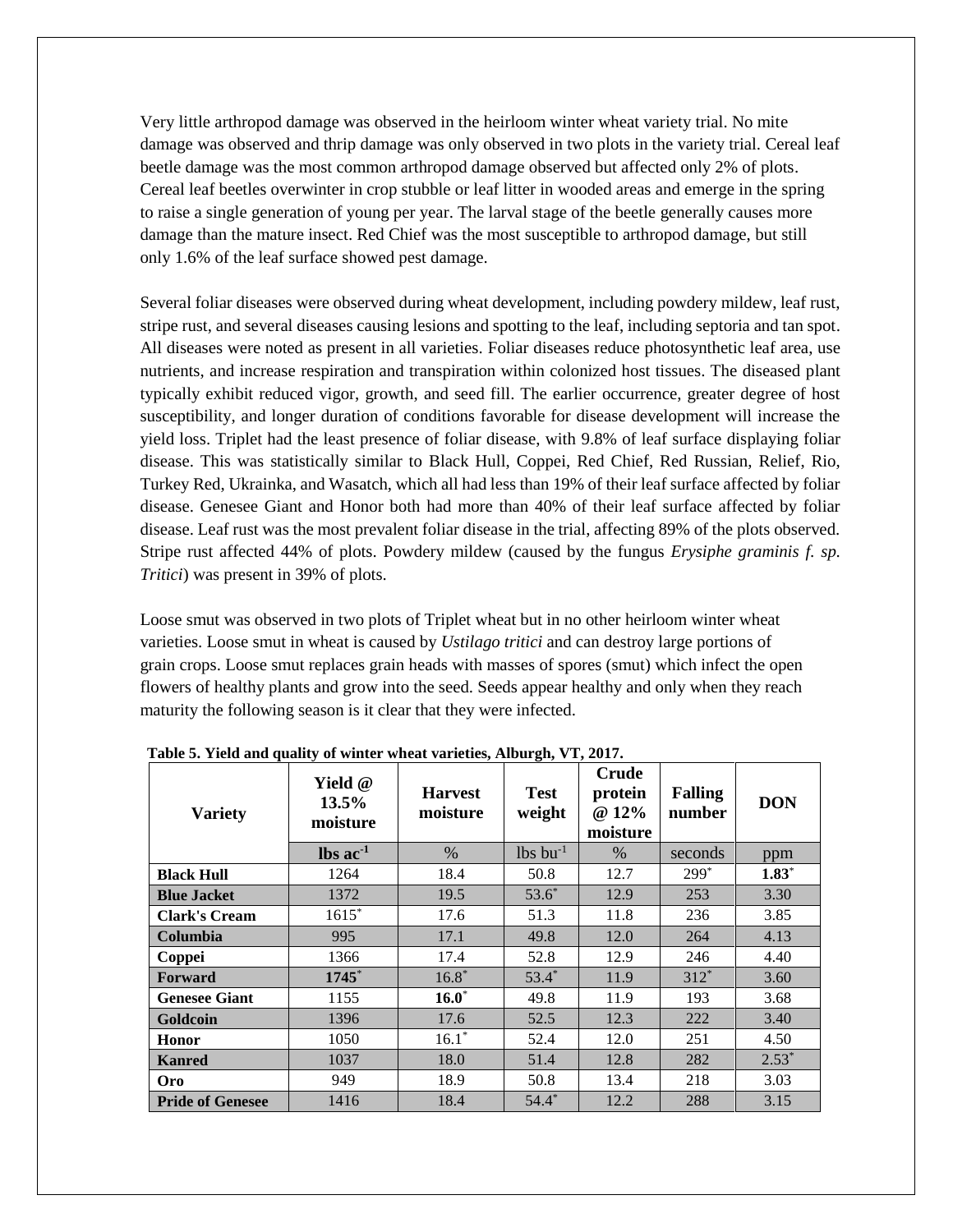| <b>Variety</b>          | Yield $@$<br>13.5%<br>moisture | <b>Harvest</b><br>moisture | Test<br>weight         | Crude<br>protein<br>@ 12%<br>moisture | Falling<br>number | <b>DON</b> |
|-------------------------|--------------------------------|----------------------------|------------------------|---------------------------------------|-------------------|------------|
|                         | $\text{lbs}$ ac <sup>-1</sup>  | %                          | $lbs$ bu <sup>-1</sup> | $\%$                                  | seconds           | ppm        |
| <b>Red Chief</b>        | 1407                           | 18.8                       | 52.6                   | $14.5*$                               | 283               | $2.28*$    |
| <b>Red Russian</b>      | 1176                           | 18.3                       | $55.3^*$               | 13.7                                  | $297*$            | 2.78       |
| <b>Relief</b>           | 1146                           | 18.5                       | 53.0                   | 12.6                                  | 274               | $2.35*$    |
| Rio                     | 1079                           | 17.9                       | 52.3                   | 12.7                                  | 263               | $2.38*$    |
| <b>Triplet</b>          | 1304                           | 18.9                       | 52.3                   | 13.8                                  | $321*$            | $2.10*$    |
| <b>Turkey Red</b>       | 1433                           | 17.7                       | 51.5                   | 13.6                                  | $290*$            | $2.43*$    |
| <b>Ukrainka</b>         | 1279                           | 18.6                       | 51.5                   | 13.8                                  | 196               | 3.35       |
| Wasatch                 | 1228                           | 18.2                       | 51.0                   | 12.6                                  | $297*$            | 2.78       |
| <b>LSD</b> $(p = 0.10)$ | 214                            | 0.88                       | 2.1                    | 0.39                                  | 32                | 0.80       |
| <b>Trial Mean</b>       | 1271                           | 17.9                       | 52.1                   | 12.8                                  | 264               | 3.09       |

\*Varieties with an asterisk are not significantly different than the top performer in **bold**.

Winter wheat heirloom varieties had an average yield of  $1271$  lbs ac<sup>-1</sup> (Table 5). This was lower than in previous years of heirloom winter wheat trials at Borderview Research Farm and likely due to the high degree of lodging in the experiment. The top yielding variety was Forward, at 1745 lbs ac<sup>-1</sup>. This was statistically similar to Clark's Cream at 1615 lbs ac<sup>-1</sup>.

Harvest moisture below 15% is desirable for grain storage. Wheat above this moisture content has to be dried down postharvest at additional time and cost to farmers. The wet season and high humidity at harvest time resulted in relatively high moisture content in the wheat harvest and all varieties had to be dried down for storage.

Test weight is the measure of grain density. It is determined by weighing a known volume of grain. Generally, the heavier the wheat is per bushel, the higher baking quality. Red Russian had the highest test weight at 55.3 lbs bu<sup>-1</sup>. The varieties Blue Jacket, Forward, and Pride of Genesee had statistically similar test weight. Overall test weight was for all varieties was below the industry of 60 lbs bu<sup>-1</sup>.

Falling numbers for all varieties except Genesee Giant and Ukrainka were above 200 seconds, indicating sound quality wheat (Table 5). No varieties had DON levels below the FDA threshold of 1 ppm. Hence, this wheat was not suitable for human consumption (Table 5). Black Hull had the lowest levels of DON at 1.8 ppm. Only one heirloom winter wheat variety, Red Chief, had crude protein levels above the industry minimum of 14%. No other varieties were statistically similar in crude protein content. Despite the excessive rainfall during the 2017 growing season, crude protein concentrations were relatively high for winter wheat (Figure 1).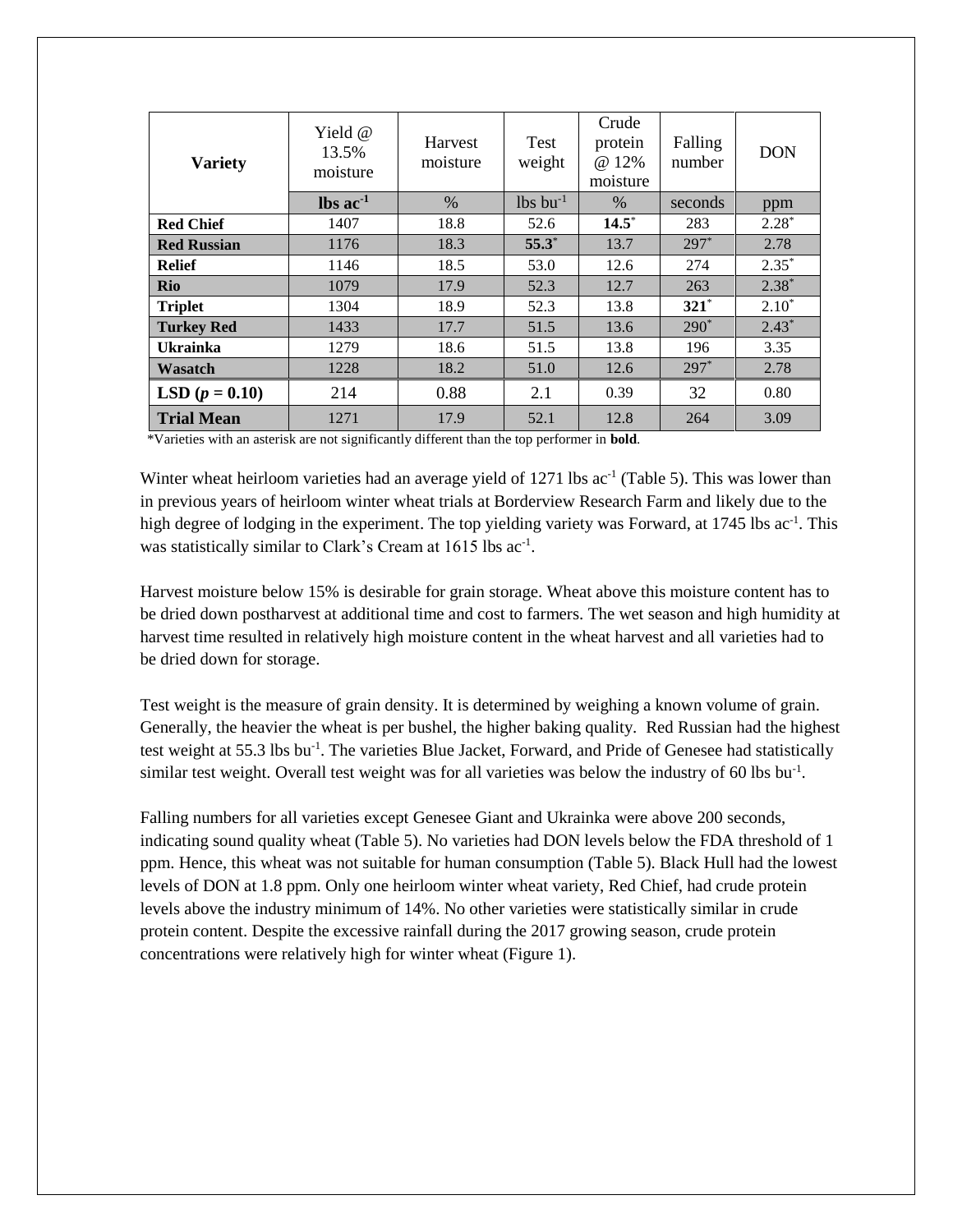

**Figure 1. Yield and crude protein of heirloom winter wheat varieties, Alburgh, VT, 2017.** *For yield, varieties with the same letter are not significantly different from one another.* 

## **ACKNOWLEDGEMENTS**

The UVM Extension Northwest Crops and Soils Team would like to thank Roger Rainville and the staff at Borderview Research Farm. This project was funded or partially funded through a USDA OREI grant, award number 2015-5130024153. We would also like to acknowledge Nate Brigham, Julija Cubins, Kelly Drollette, Freddy Morin, Matt Sanders, and Stuart Wolff-Goodrich for their assistance with data collection and entry. This information is presented with the understanding that no product discrimination is intended and neither endorsement of any product mentioned, nor criticism of unnamed products, is implied.

*UVM Extension helps individuals and communities put researchbased knowledge to work.*



Issued in furtherance of Cooperative Extension work, Acts of May 8 and June 30, 1914, in cooperation with the United States Department of Agriculture. University of Vermont Extension, Burlington, Vermont, University of Vermont Extension, and U.S. Department of Agriculture, cooperating, offer education and employment to everyone without regard